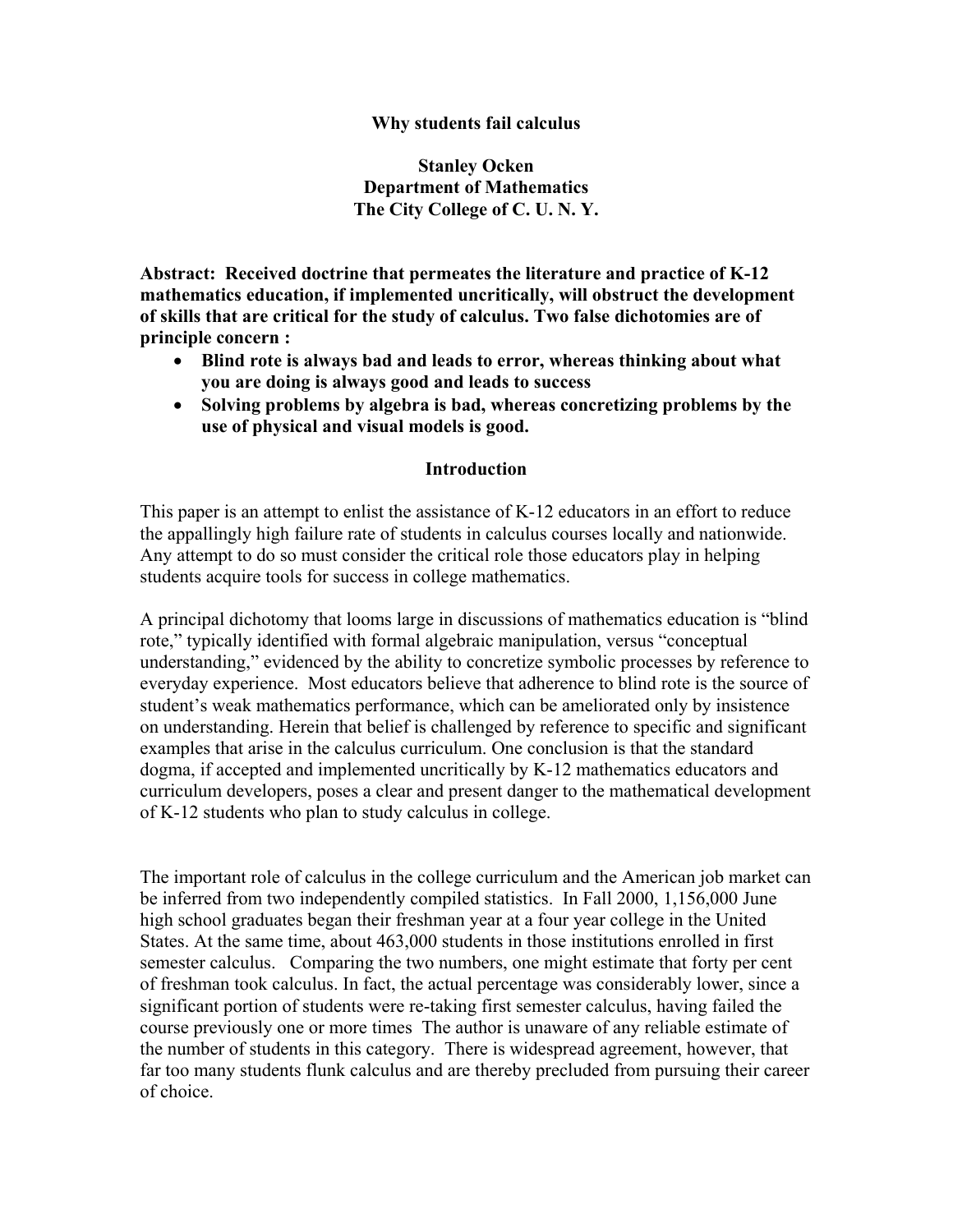In the United States and worldwide, one or more years of calculus are required of students who wish to pursue programs in science, mathematics, engineering, business, architecture, medicine, secondary math education, and many other fields. Many of these students will use calculus as an integral part of their professional activities. Nearly all will use the analytic and algebraic skills honed in calculus courses, and it is a lack of algebraic skills that poses the principal obstacle to students' success in calculus.

It is borne out by long experience that students with flawless algebra skills usually do well in calculus, while those with even moderate weaknesses in algebra perform poorly. In this respect, mathematics is unique. An essay with a few spelling and grammar mistakes is still intelligible. A couple of missed notes in the performance of a piano sonata don't make a difference. In mathematics, however, there is much less room for error. If a student makes an algebra mistake at the beginning of a problem, the remainder of the solution may be rendered completely irrelevant to the stated problem. The plight of a student doesn't notice that the algebra has gone astray is analogous to that of a deaf pianist who doesn't notice her hands slipping laterally a key or two. Cacophony ensues.

This essay is an attempt by a mathematician with long experience teaching all levels of calculus to engage K-12 educators constructively in an outcome-oriented discussion of the direction of current mathematics education reform. The author is no defender of the existing order. For decades, if not centuries, there clearly have been severe deficiencies in the mathematics preparation of entering students in the nation's colleges and universities. However, it is yet more apparent that present trends in mathematics education will exacerbate rather than alleviate those deficiencies.

The means for improving students' success rate in calculus are already at hand and are embodied in most important and useful principle of mathematics reform: the need for multiple approaches to problem solving. In the author's view, the current wave of curriculum reform has interpreted and implemented this doctrine far too narrowly. The need for multiple approaches applies in a far wider context than most mathematics educators imagine. Indeed, the examples elucidated herein demonstrate that in a curriculum designed to enable students to succeed in calculus, few patterns of mathematical thought or practice are either all good or all bad, nor can they be isolated from one another. This essay will argue, among other unorthodoxies, that

- Relying on blind rote is often good and is sometimes necessary.
- The attempt to "understand" underlying principles is sometimes irrelevant and counterproductive.
- Manipulatives must be used with discrimination, for reliance thereupon can foster habits of mind that damage students' mathematical development.
- Understanding and symbol manipulation skill are closely related.

# **1. Pedagogy and history**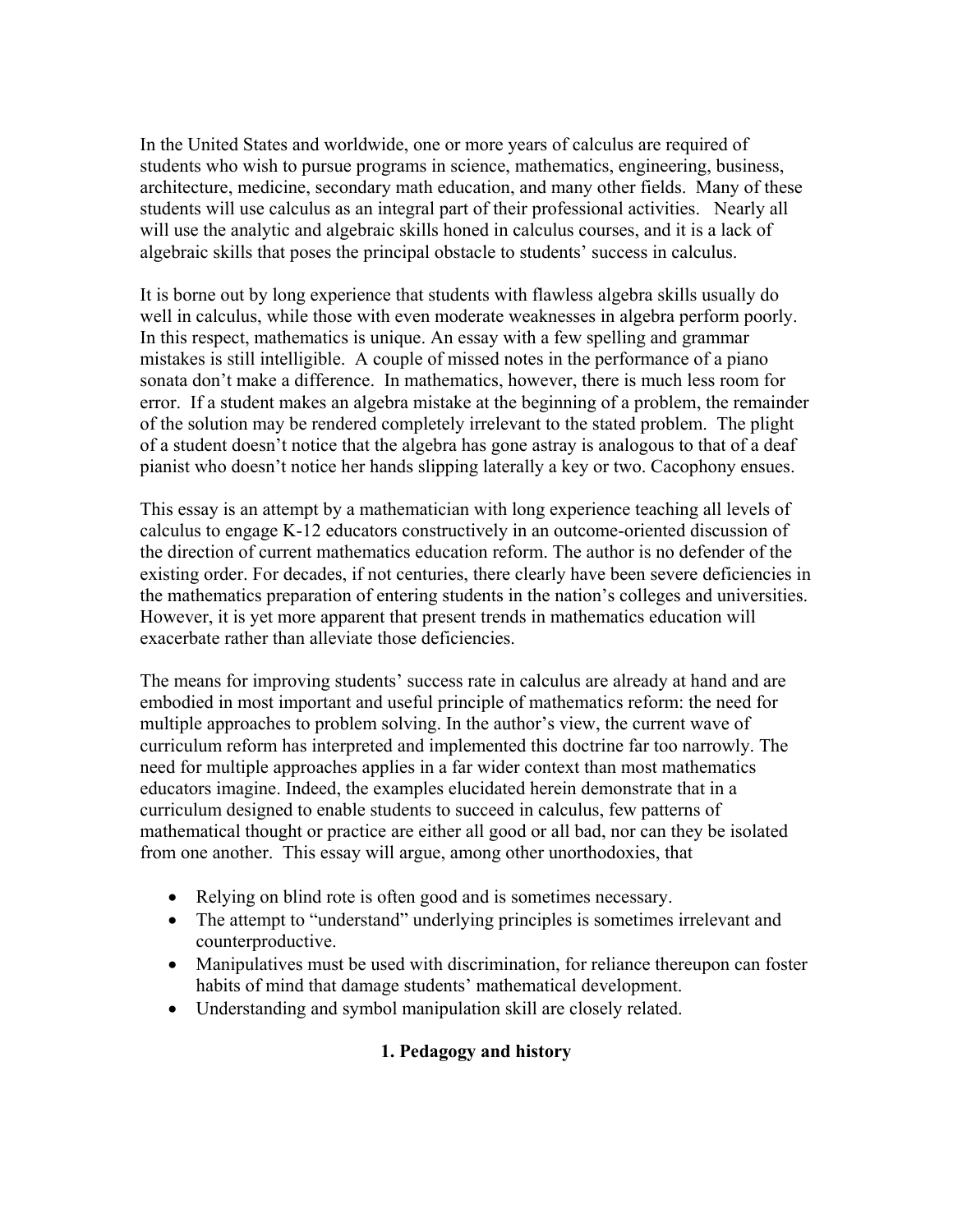This paper is in part a commentary on visions and perspectives of today's mathematics educators. In large part, new curricula are based on a "constructivist" approach to childhood education, articulated in the 1989 Standards of the National Council of Teachers of Mathematics. A definitive account of the role of constructivism in mathematics education is the foundational treatise *Reconstructing Mathematics Education* [1993] , by Prof. Cathy Twomey Fosnot of the City College School of Education. That influential work describes sample topics from a constructivist curriculum and offers detailed accounts of the experiences of K-6 teachers who participated in an NSF sponsored teacher training program.

One teacher comes to "realize how useless most things are out of context. How nothing makes sense mathematically if there's no concrete picture (even in one's mind) of what it is we're talking about." Another opines: "there seems to be no middle road between understanding and applying formulas."

In the entire text, there is not a single instance of algebraic notation being met on its own terms. Every fraction, every number, and every operation on numbers is reduced to pictures. Every instance of "understanding" is visual (drawing diagrams) or physical (using number sticks and other manipulatives), to the virtual exclusion of mathematical notation. Symbols are viewed as obscurantist. "Understanding" and "constructing meaning" are synonymous with modeling. Teachers are inculcated with a belief that algebraic manipulation can and should be avoided. In fact, one teacher, who enters the program knowing how to solve word problems by applying algebraic methods, verbalizes the following epiphany:

"I can solve it with algebra, but whenever I go to algebra it is a cop-out. It means that I can't derive what the problem is about at its core, just based on logic and the information given."

Insofar as these teachers' statements characterize the pedagogical philosophy of K-12 mathematics educators, it is critical to examine their relevance and validity for students who are relying on K-12 curricula to prepare for the study of calculus. The historical development of calculus illuminates the present discussion. It is generally understood that Newton and Leibniz, working independently, developed the main ideas of calculus. However, much less well known is that Isaac Barrow, Newton's professor, has prior claim on many of the foundational concepts of the subject. However, Barrow's name is obscured from history books because he failed to develop mathematical notation that would facilitate working with those foundational ideas and applying them to the solution of real world problems. In short, Barrow knew the concepts, but he didn't have the right symbols and algebraic methods to work with.

The basic ideas of calculus may be summarized as follows.

- The derivative describes a rate of change of a quantity with respect to time, as well as the slope of the tangent line to a curve.
- Integration is a summation process that can be used to find areas and volumes.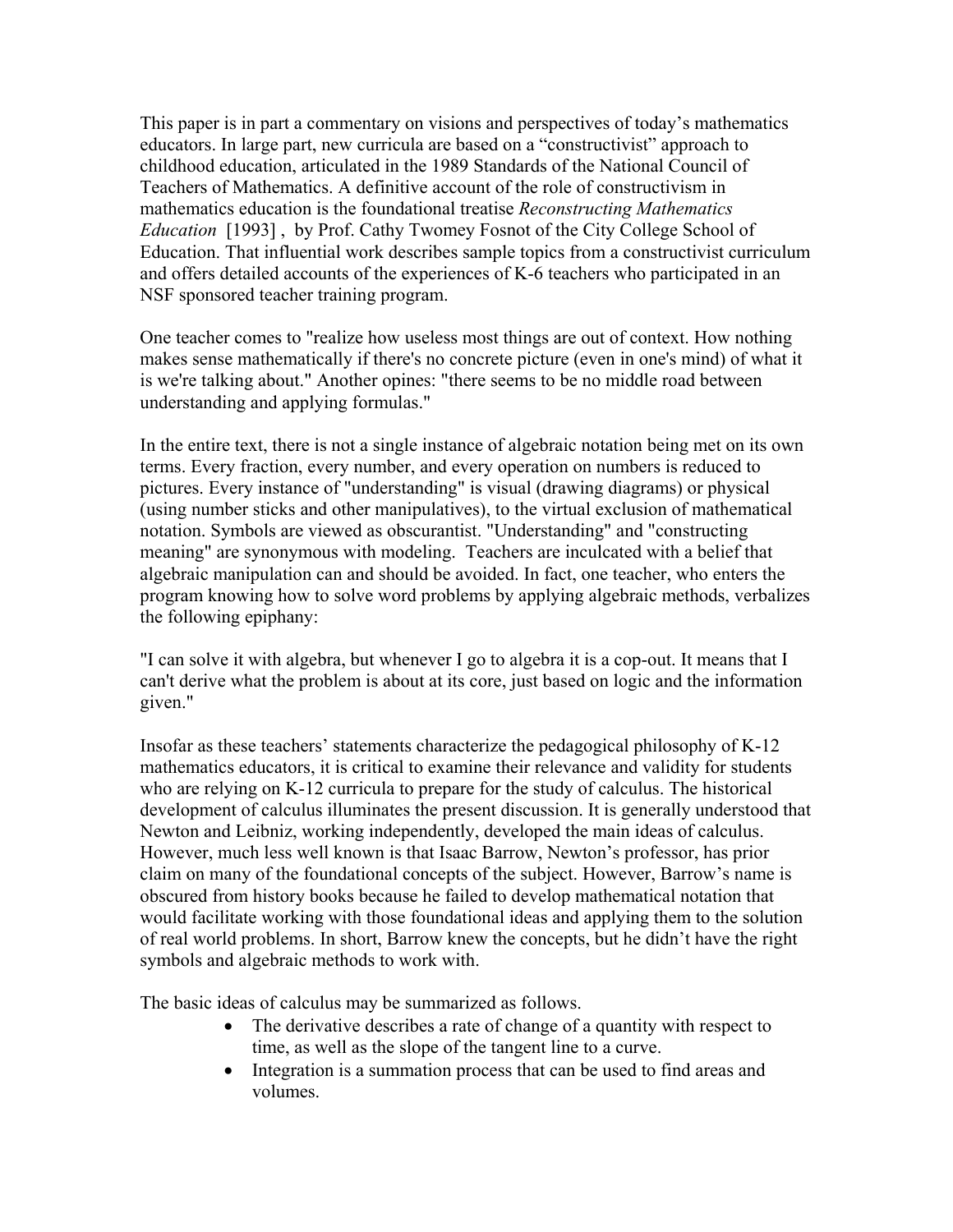• Integration and differentiation are inverse processes.

For the benefit of an audience with little formal mathematical background, informal and algebra-free descriptions can convey the importance of these concepts and, in a general way, how they are applicable to scientific inquiry. The lack of precision achieved thereby is perhaps analogous to that of Isaac Barrow's version of calculus, but is appropriate for introductory courses in the history of mathematics, or liberal arts courses once characterized as "math for poets."

Students of poetry contribute mightily to civilization but are not the object of the current study. Today's calculus students are exposed to and are expected to master the symbolrich and algebra-based methodology of Newton and Leibniz. It is their version of calculus, achieved by the reduction of geometrical ideas to algebraic notation, that has permitted the study and solution of significant problems, ranging from the motion of planets to the study of magnetic and electric fields, to the configuration of electrons orbiting the atomic nucleus, to the sophisticated mathematics demanded by medical imaging technology. All of these applications are completely intractable without the use of algebraic notation and techniques. Indeed, Newton's *Principia Mathematica* opens with the seemingly megalomaniacal statement: "Herein I explain the system of the world." That his grandiose claim is not an exaggeration is due in large part to his successful use of notation and formal methods to represent and quantify the problems of mathematical physics.

This brief historical summary suggests that the above quoted teacher's statement "I can solve it with algebra, but whenever I go to algebra it is a cop-out" is one of the more wrongheaded mantras in the literature of K-12 mathematics education. This dogma is profoundly counterproductive to the success of high school graduates who are tackling first semester calculus and for whom algebra is the only method that can be used to solve the large majority of problems in textbooks and examinations.

Anti-algebra bias is even more explicit in the statement "there seems to be no middle road between understanding and applying formulas." This suggested Manichean distinction between understanding and formalism is based on ignorance, for formalism and reference to visual and physical models work hand in hand to permit the resolution of difficult questions. Specifically, algebraic techniques are the essential tool for moving from a general and intuitive discussion of a physical problem to a focused and quantitative understanding with predictive power.

All of mathematical physics can be viewed as the use of symbolism to lead a bewildered traveler through a dark wood of difficult concepts. And that is precisely how algebra is used in freshman calculus. Today's and tomorrow's college students need to walk into their first calculus lecture with well honed formal and symbolic skills. Insofar as K-12 curricula and educators de-emphasize algebraic techniques and denigrate algebraic formalism, they will deprive high school graduates of the opportunity to pursue mathematics-based careers.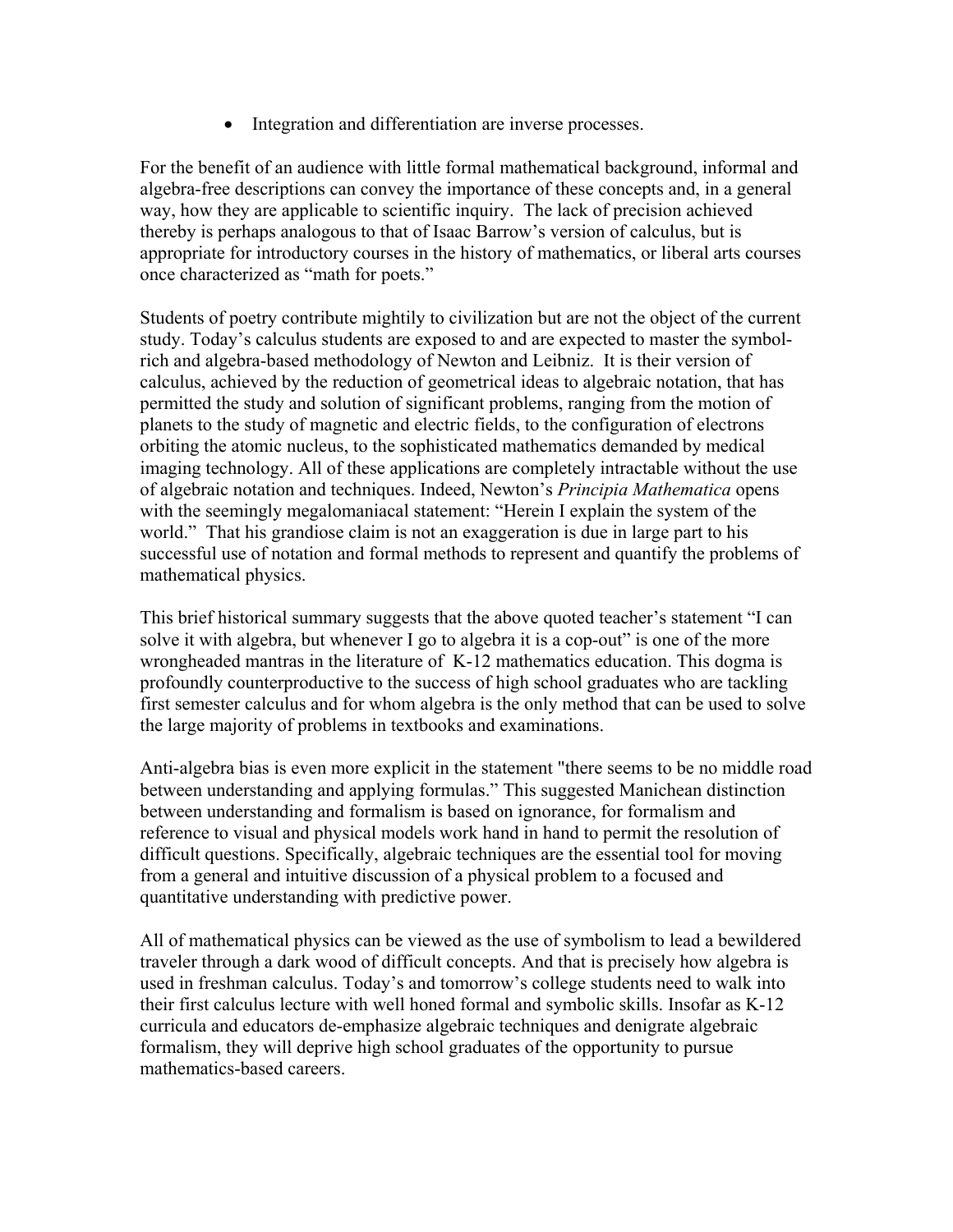#### **2. Examples from the calculus classroom**

Here are a few of the algebra errors that appear frequently on calculus exam papers.

 $x + 2$ 

- Canceling the x's in the fraction  $x + 4$
- Solving  $x^2 = 4$  to obtain  $x = 2$  thereby omitting the negative solution
- Rewriting  $x^2 + 13^2$  as  $(x + 13)^2$
- Rewriting  $\sqrt{x^2 + 2^2}$  as  $x + 2$ .
- Dividing both sides of  $x^2 = x$  by x, concluding that  $x = 1$ , thereby omitting the solution  $x = 0$ .

Do students make these errors because they adhere to "blind rote?" Would they be less likely to make these errors if they "understood" more? If so, what sort of understanding is required by students if they are to avoid these and similar errors?

## $x + 2$

A critical observation is that the rational expression  $x + 4$ , whether it appears in a lecture, text, or exam, is presented to the student and must be confronted as a combination of symbols. In this it is unlike a numerical fraction, which in some *but not all* contexts could be thought of as part of a unit, or as an action on a thing, or as a

 $x + 2$ 

property of a physical object. The expression  $x + 4$  may indeed arise from representation of a real-life model. In all but exceptional circumstances, however, it is either impossible or counterproductive for the problem solver to keep track of the relationship between the model and its symbolic representation.

To work successfully with symbolic expressions, students must decide which transformations (usually, but not always, simplifications) of the expression are both legitimate and useful for obtaining the desired answer. The decision process requires both intelligence and judgment. What it does not require, or even permit, is reference to experience. Relying on symbols, to many educators and curriculum developers, implies abandonment of the understanding of the underlying physical model. This is simply not the case in the study of non-trivial mathematical and scientific problems. Instead, the methodology of modern science is to convert an intuitive understanding of a physical or geometric principle into a symbolic representation, in order both to facilitate a deeper understanding of that principle as well as to transform that intuition into a testable prediction.

In college mathematics lectures and exams, students need to manipulate fluently dozens, if not hundreds, of symbolic expression, and so they will have many opportunities to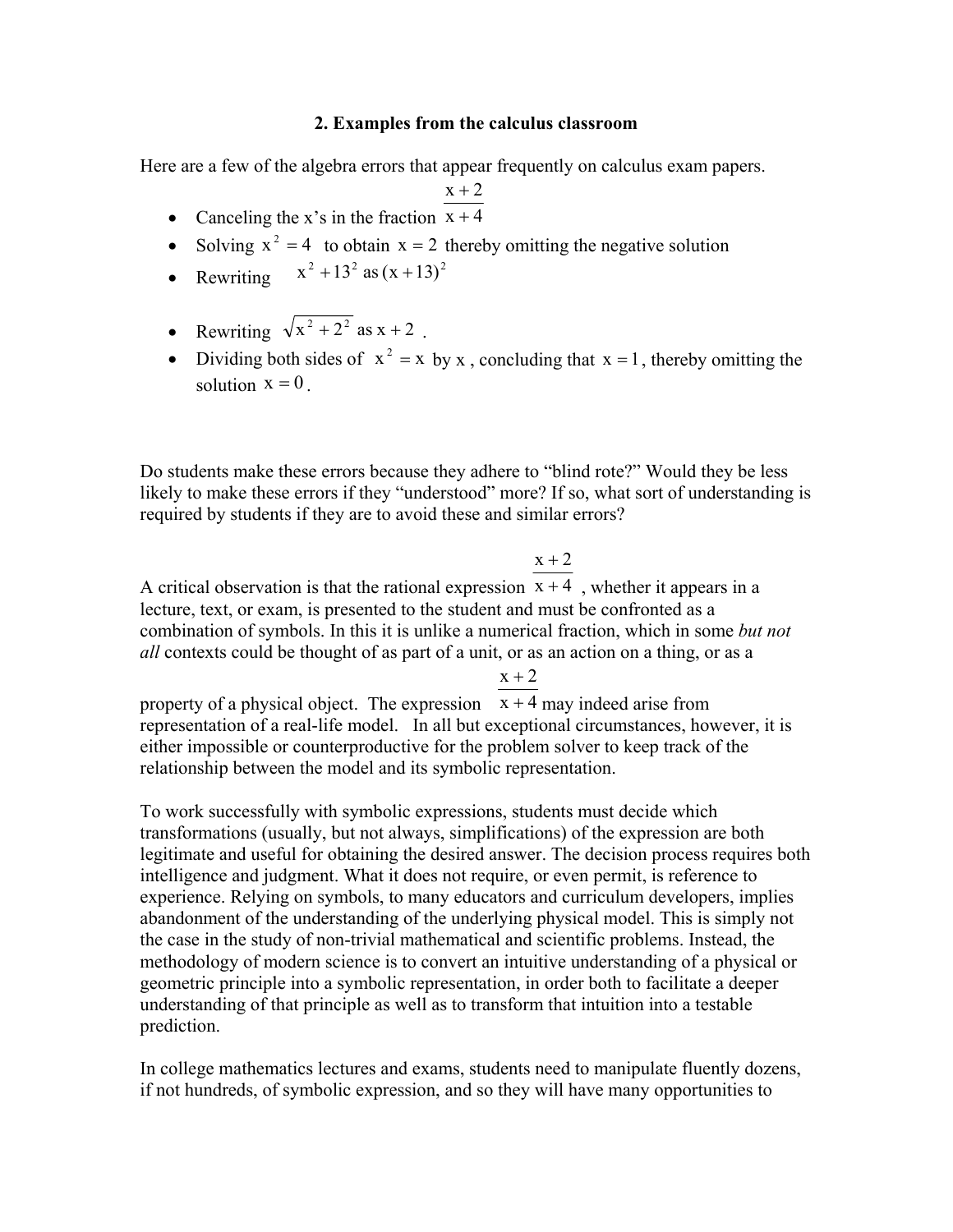make common mistakes similar to the five listed above. Student errors on calculus exams can usually be classified as either careless or systematic. An example of a careless error is

miscopying the fraction  $x + 2$  as  $x + 2$ , the sort of error that occurs only occasionally,  $2x$  $2 + x$ typically when a student turns the page of his examination booklet.

 In contrast, the five errors listed above are both frequent and systematic, in the sense that students who make them once make them more or less consistently. For example, it is not unusual for a student to ignore the negative solutions of equations such as  $x^2 = 4$  and  $y^2 = 1$  that may arise in the solution of different problems on the same exam, or to  $x + 2$ 

incorrectly cancel expressions such as  $x + 4$  several times throughout the course of a semester's examinations.

In an attempt to expose the reasons for such errors, it is not easy to assert that students  $x + 2$ 

illegally cancel  $x + 4$  because they don't understand mathematical concepts. They certainly need to know the underlying principle: cancellation works only for common factors of numerator and denominator. However, a precise statement of this principle requires at least half a page of algebraic definitions, which in fact students should know. In practice, however, competent students don't think about the cancellation rule when they are doing mathematics, for they have developed, through long experience, the ability to automatically distinguish situations in which cancellation is legal from those in which it is not.

Students who hope to succeed in calculus need to develop an automatic facility for distinguishing not only between legal and illegal symbolic manipulations, but also for deciding which of several possible legal manipulations is appropriate to the problem of current interest. If they don't, they're going to have trouble getting through a calculus exam or homework assignment. Subsequent sections will address methods for helping students to acquire the tools necessary for achieving these two goals.

# **3. Blind rote**

Standard dogma asserts that understanding is always the cure for mistakes that would otherwise arise from adherence to blind rote. The clearest counterexample involves substituting an expression for the argument of a function. This requires a bit of explanation.

A function can be thought of as a little black box that acts on a number to produce another number. For example, after carefully observing the path of a falling object, one could in principle express its height above the ground as a function of time. Deducing the precise form of the position function is the principle goal of celestial mechanics,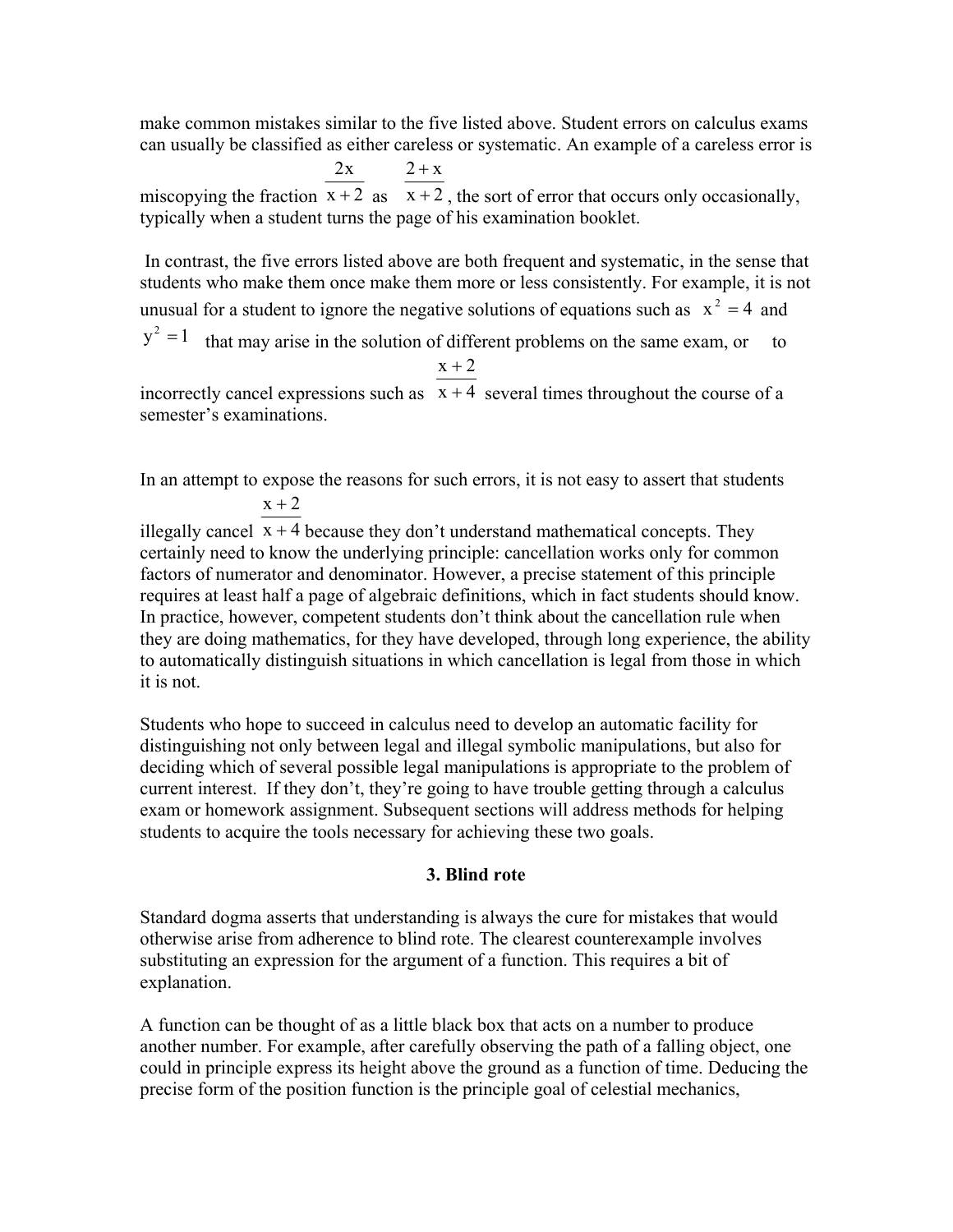ballistics, and all applications that require predicting from a priori information the position of a moving object at a given future time.

As an illustrative example, consider the  $x^2$  button on most calculators, a button whose sole purpose in life is to square a number, i.e. to multiply that number by itself. Fulfilling this duty entails three steps:

1.The user types a number, called the **input,** which then appears in the display

2. The user presses the  $x^2$  button.

3. The calculator display switches to the **output**, or **value**, of the function, which in this example is calculated by multiplying the input by itself.

In the absence of magic boxes such as calculators and computers, a first attempt to communicate to a human the action of the  $x^2$  button might be:

"The value of the squaring function at a number is the number times itself."

Unfortunately, this language is much too cumbersome to be useful in practice. A more concise statement would be

Square of a number  $=$  number\*number.

The word "of" is superfluous, and is indicated more clearly by parentheses: Square (number) =  $number*$ number.

In mathematics, brevity is essential, both because it saves paper and because it allows the eye to scan more easily a complex expression. Therefore the function definition is abbreviated to something like:

 $S(n) = n * n$ , in which the words "square" and "number" have each been abbreviated by their initial letter.

In the algebra sentence  $S(n) = n<sup>*</sup>n$ , the first symbol is the name of the function. The name of the input is enclosed in parentheses. The output, the expression to the right of the equal sign, is an algebraic expression that can be figured out by applying arithmetic operations to the input. The entire sentence is the definition of the function S.

In practice, mathematical custom of long standing prefers using letters at the end of the alphabet to name a function input, and the most common usage in elementary texts is to write the squaring function as  $S(x) = x$ . Reader take note: contrary to certain usages in mathematics and literature, the letter 'x' does not indicate an unknown, but is rather a variable quantity that can assume any desired numerical value. For example, a student wishing to find the square of 5 might write

Step 1)  $S(x) = x * x$ , the function definition, and then Step 2)  $S(5) = 5*5$  to indicate that when x is 5, the output of the squaring function is 5\*5, and finally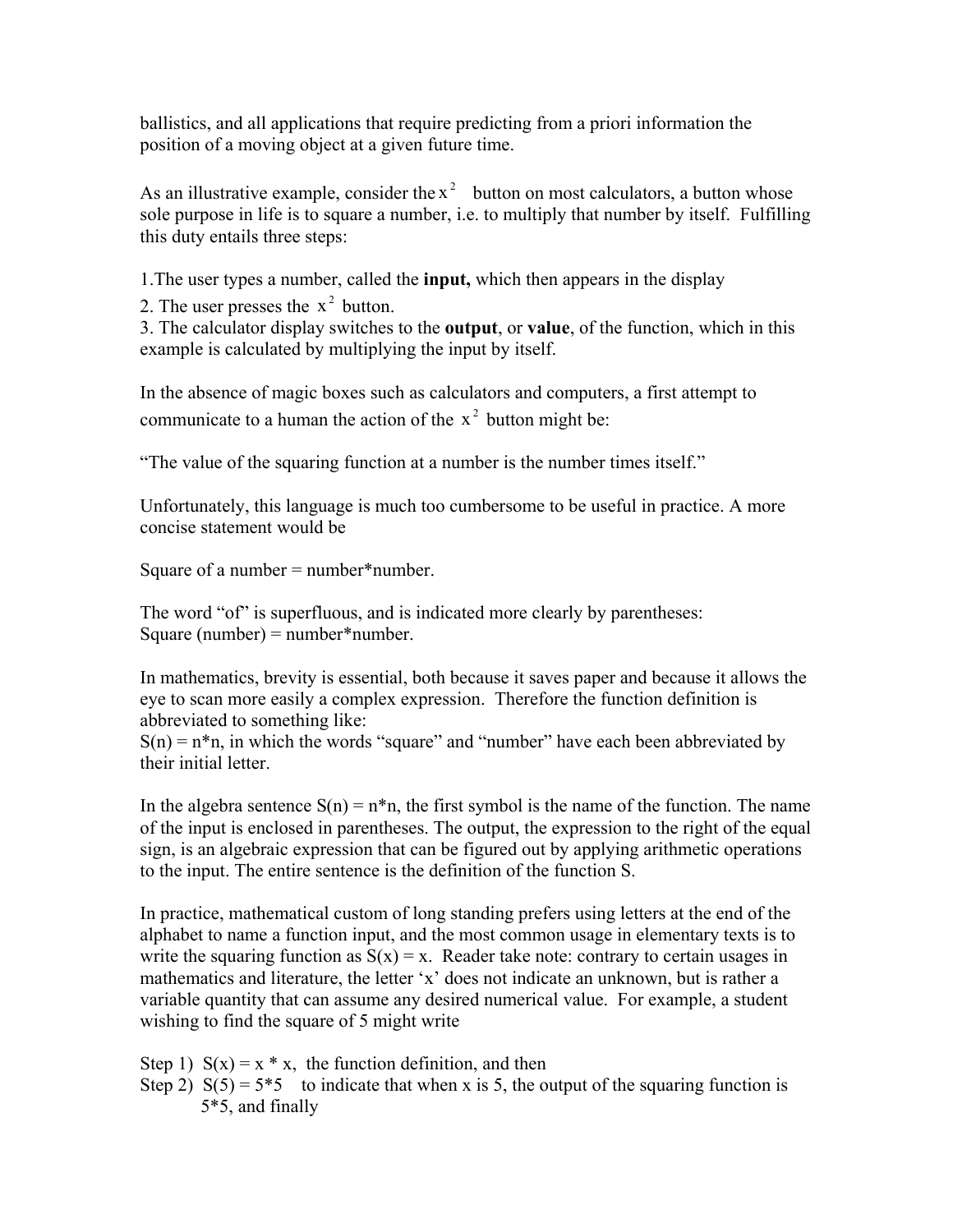Step 3)  $S(5) = 25$  to express the output as a number.

The alert reader will observe that the equals signs in 1) and 2) mean different things. Step 1) defines a function (a rule, if you will) whereas Step 2) asserts that the result of applying the function to the input 5 is the output  $5*5$ . The distinction between these two usages is a possible source of confusion that should be addressed, in my view, by using alternate notation. In fact, some computer languages use the notation  $S(x) := x^*x$  to make it easier for the compiler (the program that translates from human language (including algebra) to machine language) to understand the programmer's intent to define a function. The remainder of this paper will employ that notation which, unfortunately, has yet to penetrate classrooms, texts, or journals of mathematics and science.

Step 2) , the principal concern of the present discussion, is called **argument substitution**  This procedure is used thousands of times in any calculus text and perhaps a dozen times during a typical calculus examination, and so it deserves a precise description. The above example suggests the following description: replace each symbol 'x' in the function definition by the symbol for the input. Unfortunately, this fist attempt isn't quite correct. To see why, assume that the addition fact  $5 + 4 = 9$  is temporarily unavailable, and try to evaluate (i.e., find the value of) the squaring function when its input is  $5 + 4$ . According to the proffered description, the value of the squaring function is obtained as follows:

Step 1)  $S(x) := x * x$  (the function definition) Step 2)  $S(5 + 4) = 5 + 4 * 5 + 4$  (Erase and replace each 'x' by '5 + 4.')

Unfortunately, the universal convention that multiplication is performed before addition forces the right hand side of Step 2) to be interpreted as  $5 + 20 + 4$ , which is 29, rather than as 9\*9, or 81, the expected function value. To convey the desired order of operations, add before multiplying, it is necessary to use parentheses:  $S(5 + 4) = (5 + 4) * (5 + 4)$ , after which the function value may be simplified to 9  $*$  9 = 81.

Therefore a complete description of argument substitution is as follows.

## Suppose a function is defined by  $S(x) = \int$  expression involving x **To find the value of the function at an input, erase each symbol 'x' to the right of the = sign and replace it by the input** *enclosed in parentheses.*

A critical application of function notation is its use when the input is itself represented by an algebra expression rather than by a number, as was the case in the previous examples.

**Example 2:** Given  $S(x) = x*x$ , find  $S(a + b)$  without simplifying. **Solution:**  $S(a + b) = (a + b) * (a + b)$ .

Most students do this problem correctly. However, one occasionally encounters the following error: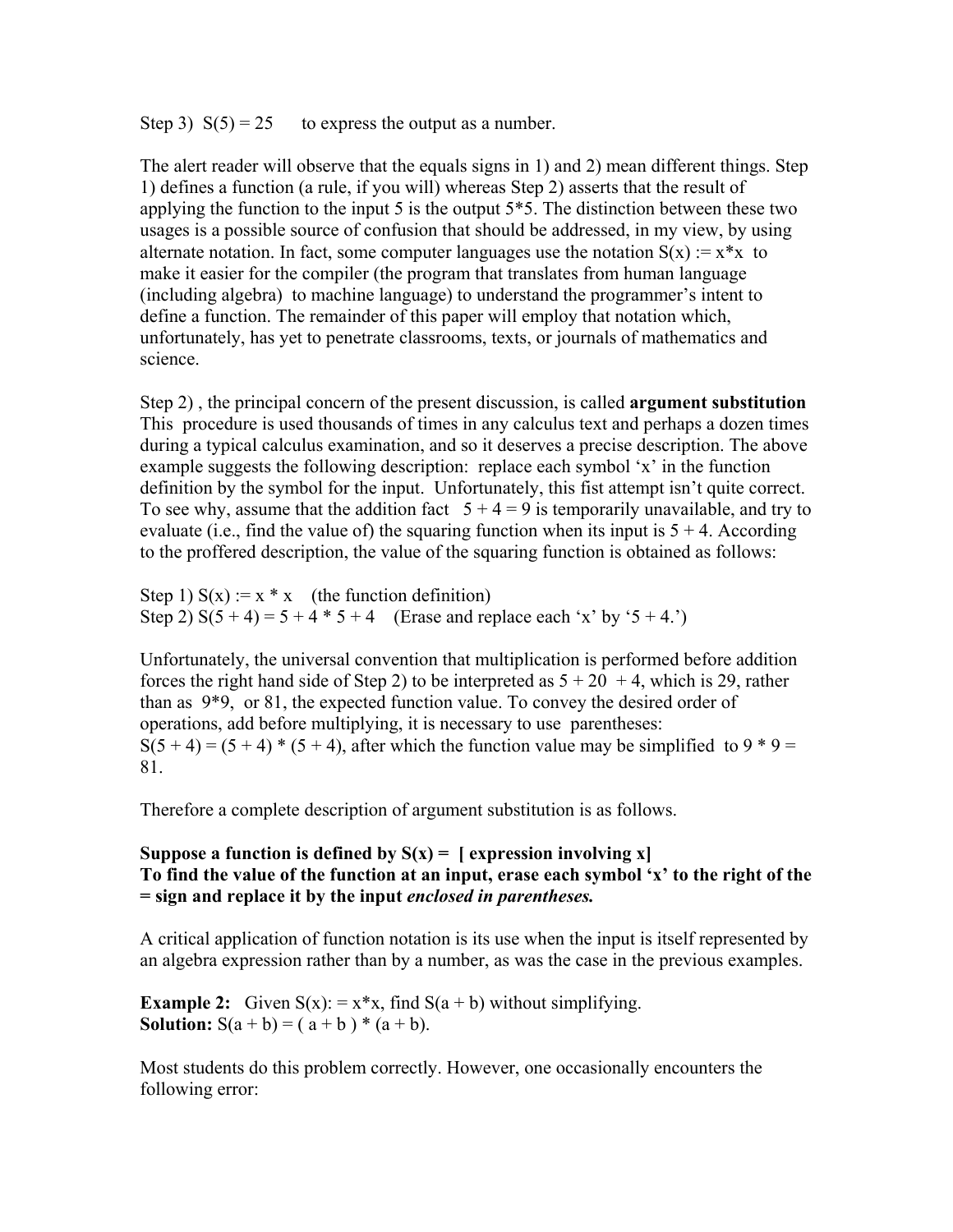**Example 3:** Given  $S(x) := x^* x$ , find  $S(a+2)$ **Error**:  $S(a+2) = a^2 + 2$ .

Finally, the following error is encountered with astonishing frequency in precalculus and calculus courses..

**Example 4:** Given 
$$
F(x) = (x+h) + \frac{1}{(x+h)}, \text{ find } f(x+h).
$$

This example, typically the initial step of a much longer problem, involves a slight twist, for the proposed input  $x + h$  includes the same symbol x that denotes the argument in the function definition. Nevertheless, the argument substitution rule explains exactly what to do. Erase and replace each 'x' by  $(x + h)$ ' as follows.

$$
F(x) = (x+h) + \frac{1}{(x+h)}
$$

If a student faithfully follows the argument substitution rule, Example 4 is a giveaway. Therefore, it is surprising that many college students frequently go astray in this problem. In particular, the following error is encountered with astonishing frequency:

$$
F(x) = x + \frac{1}{x} + h
$$

In the typical context of this problem, the error cited transforms a long problem into a trivial one. There is no sensible way to assign partial credit. The student has made a systematic error that will result, if not corrected, in a downward spiral of that students' calculus grade and career aspirations. .

Why is argument substitution so difficult? In a general sense, students may be troubled by the failure of that symbolic process to reflect any model that occurs in nature. For example, the process of evaluating the function  $F(x) = x^3 + x^2 - 3$  when  $x = 2$  cannot be illustrated by pictures or manipulatives. Indeed, models are irrelevant, for argument substitution is a purely formal process. In this writer's opinion and experience, it is pedagogically productive to describe argument substitution as a game played with symbols. It is not a frivolous game by any means. To the contrary, it is the single most important formal tool of mathematics and science. But it is a game that should be played by following the argument substitution rule to the letter.

Students probably are trapped by their attempt to make sense of a purely formal rule. In the incorrect solution above, the student writes  $F(x + h)$  and notices that 'h' is being added to something. Because the function definition looks like an equation, and because changing an equation requires doing the same thing to both sides, the student decides to treat the right side fairly treatment by adding h to it. Unfortunately for such a student, a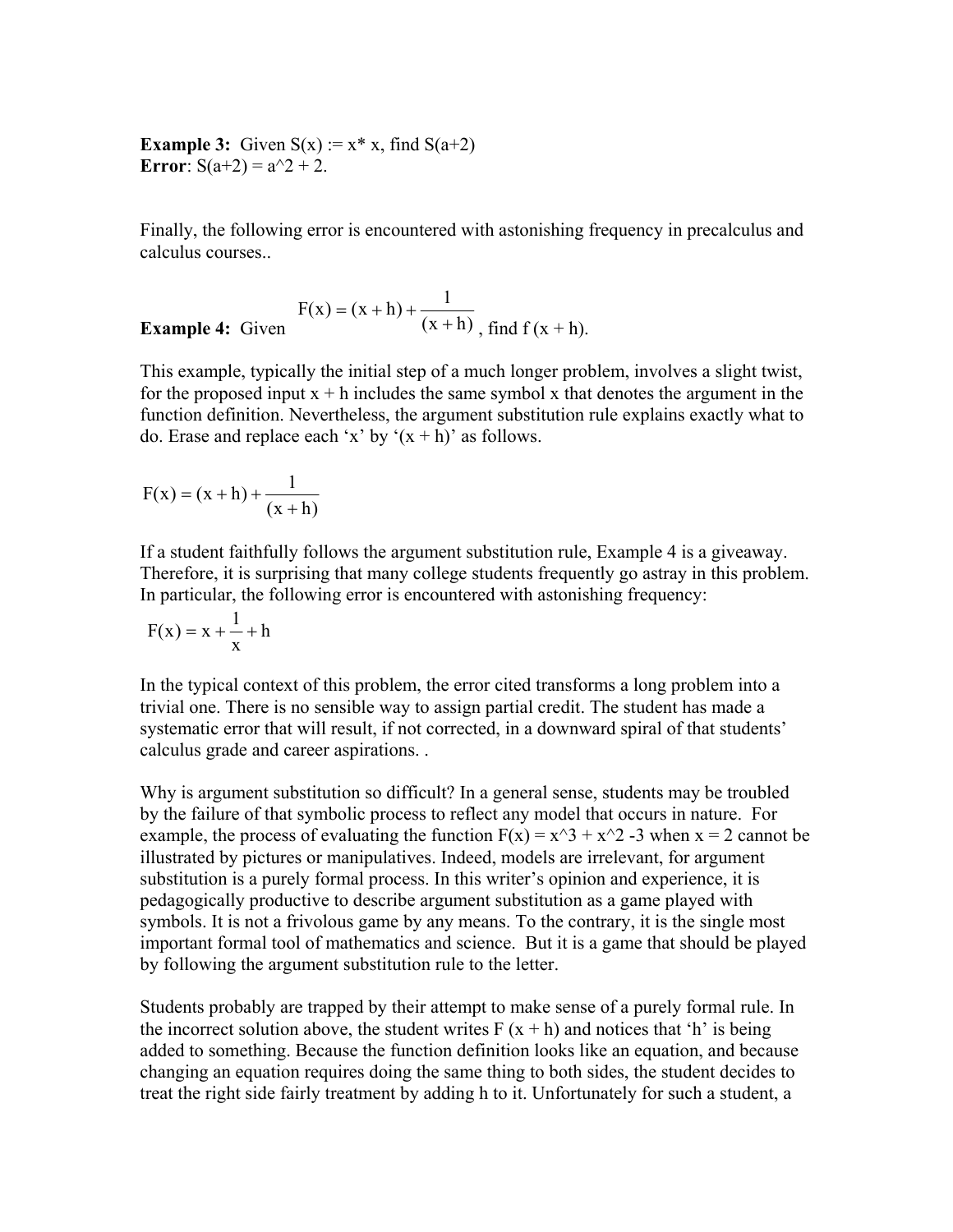function definition isn't an equation. There is absolutely nothing algebraic going on. Argument substitution must be carried out completely mechanically as a pure "erase and replace" operation that has nothing whatsoever to do with addition, subtraction, fractions, or any mathematical, arithmetical, or algebraic idea. It is simply a procedure, a recipe if you will, for altering the appearance of the original function definition.

My conclusion, shocking as it may sound to some, is that argument substitution should be carried out by "blind rote," and that attempting to understand what's going on may lead to errors. Indeed, the following standard dichotomy:

- Rote is bad, and leads to error.
- Thinking about what you are doing is good, and leads to success based on understanding.

is incorrect, or is at best irrelevant, for students who are attempting to master argument substitution. Indeed, a student who feels that she must "understand" every new mathematical idea is likely to fall into the sort of trap illustrated by the above example, whereas one accustomed to plugging in symbols and playing with them by following rules is more likely to carry out the argument substitution rule with ease and consistent accuracy.

Many subjects in mathematics offer ample opportunity to think deeply about mathematics and to proceed with eyes wide open. Argument substitution is most assuredly not one of them.

A somewhat similar example is taken from a calculus lesson taught about two years ago. As part of a standard discussion of why the absolute value function  $f(x) = |x|$  doesn't have a derivative at  $x = 0$ , the instructor wrote the following expression on the board

## $\lim_{h\to 0} \frac{|0+h| - |0|}{h}$  $+ h \, | -$

h and then asked the class to help simplify the expression. The reader who doesn't understand this expression or the previous sentence is advised not to worry. What is important for participating as a student in the following dialogue is to pay careful attention to the instructor's language.

Instructor: Who can help me simplify this expression? Students:( Silence.)

Instructor:  $(2<sup>nd</sup> try)$ : Well, just do one step: anything that will make the expression simpler or shorter: Students: (Silence.)

Instructor: (desperate,  $3<sup>rd</sup>$  try): I don't care if you understand what you are doing. Inside that scary-looking formula is something that you see every day, a few symbols that can be replaced by just one symbol. Please!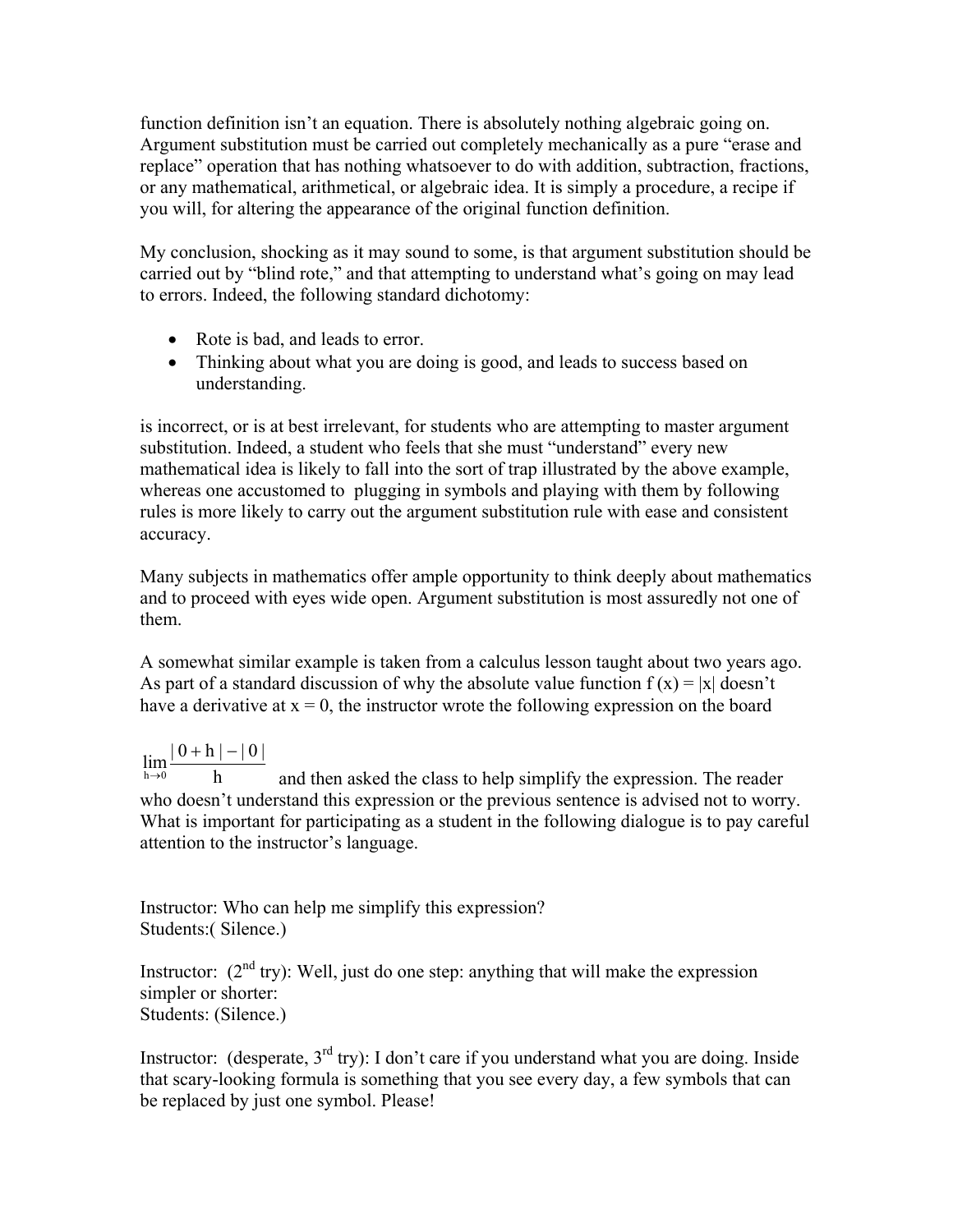Students: (many hands raised): Change  $0 + h$  to h!

In my view, the students were catatonic because they were worried about the "meaning" of the expression, and so succumbed to a grave syndrome that I call "symbol shock." They were worried about what the limit symbol meant, or perhaps by the use of vertical bars to denote absolute value. The teacher's third attempt encouraged them to overcome their fears and realize that  $0 + h$ , even when embedded in a complicated expression, should be replaced by  $\text{`h.'}^1$ 

At this juncture, the reader of a certain persuasion may well be thinking that the examples just considered are not the essence of mathematics; that that they involve useless playing with symbols; that a computer could do this sort of thing, and so forth. These concerns will be addressed in the following sections.

## **4. What is calculus about, and why?**

In today's sometimes acrimonious discussions of mathematics education, one encounters assertions that the very nature of mathematics is itself a subject for debate. Some have gone so far as to misinterpret Wittgenstein to buttress a claim that mathematics is socially constructed.[][] For the purposes of this essay, all such philosophical discussion is irrelevant; rather, the concern is to prepare K-12 students for the specific conception of mathematics defined by the calculus curriculum at nearly all American colleges.

The referenced conception of calculus is not completely universal, for the de-emphasis of symbolic manipulation and algebraic techniques in 1989 NCTM Standards-based curricula was accompanied by a parallel attempt to implement a reform vision of calculus. The stated goal of Harvard Calculus Consortium to was to "blah blah a vision of calculus [ in which understanding is emphasized rather than rote manipulation].' [] That curriculum has achieved extremely limited endorsement at American universities, for repeated experiences in many mathematics departments,including City College's, that have experimented with the Harvard curriculum indicate clearly that it fails to prepare students adequately for subsequent science and engineering courses.

A critical subtext of mathematics reform in the twenty-first century is that symbolic manipulation may once have been important, but is now in the process of being rendered obsolete by the advent of technology. Initially, the availability of calculators suggested to some that there is no longer a need for K-6 students to memorize, practice, or even to learn the traditional algorithms of arithmetic. Later, when computer algebra systems were implemented on hand calculators, the argument was extended to call into question the

 $\overline{a}$ 

 $<sup>1</sup>$  A more precise statement is that the symbolic expression "0+h" should be replaced by "h" whenever that</sup> expression signifies adding 0 to h. The reader is invited to devise an example in which this is not the case and in which the indicated replacement would be erroneous. The answer to this riddle is provided as an endnote.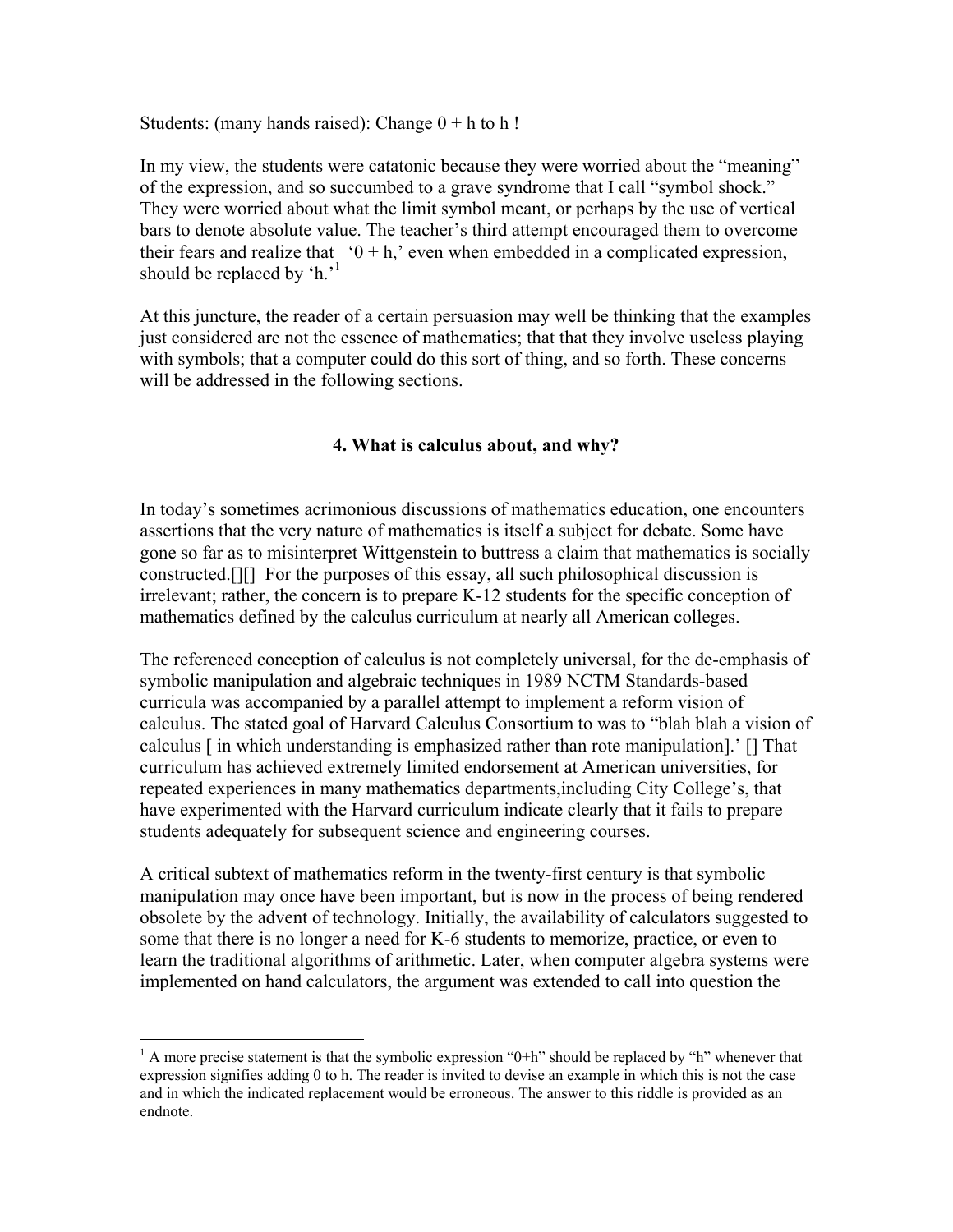need for students to learn algorithms for manipulating algebraic expressions and solving equations.

In this writer's view, the availability of computer technology is more of a curse than a blessing for the vast majority of college students. The buck stops in the nation's science and engineering classrooms. Whether the subject is chemistry, biology, physics, engineering, economics, or finance, a students' most challenging task is to follow and absorb page after page and blackboard after blackboard of formulas and equations. Science books cannot be de-algebraized for the simple reason that all technological innovation depends on an algebraic description of physical phenomena.

 The K-12 traditional curriculum is structured, partly by design and partly by historical accident, to bring students to the level needed to achieve the facility with formal skills needed to speak effectively the language of science. It follows that the availability of computing devices that do either arithmetic or algebra is irrelevant to students' needs to be able to read and to listen to mathematical formalism. Although computer algebra systems have a legitimate place in advanced courses, they pose a clear liability to students who are not already skilled with algebraic manipulation. Students who don't get adequate practice doing (i.e., writing) algebra will encounter the greatest difficulty understanding texts and lectures, in much the same way that over- and early use of calculators correlates with and is a presumed cause of young students' failure to acquire basic arithmetic skills.[][]

Most disturbing to many university mathematicians is the suggestion, implemented by a number of NCTM Standards-based curricula, that traditional algorithms of arithmetic be de-emphasized or dropped entirely. The oft-stated objection that students should not waste time finding the answer to a problem that could be solved with a calculator entirely misses the core issue, which is the continuum of logic and skills development that runs through the curriculum, from arithmetic to algebra to calculus. If students don't learn the long division algorithm for whole numbers, they won't be able to understand the long division algorithm for polynomials when they reach that topic in high school algebra. If they don't know long division of polynomials, they won't have any feel for techniques of integration in elementary calculus or for Laplace transforms that are introduced in more advanced courses. Even if hand computation of the answer to a division problem is no longer important, the algebraic patterns and processes that lead to the answer are very important indeed.

In summary, K-12 students headed for calculus need to practice algebra because all advanced science texts speak a universal language that is written with variables and is punctuated with subscripts, superscripts, summation signs, and lots of complicated notation. If they're not comfortable with writing algebra, they won't be comfortable reading it. If they haven't devoted significant effort to hands-on manipulation of rational expressions, they will be in a total fog by the end of the first chapter of a typical science or engineering textbook.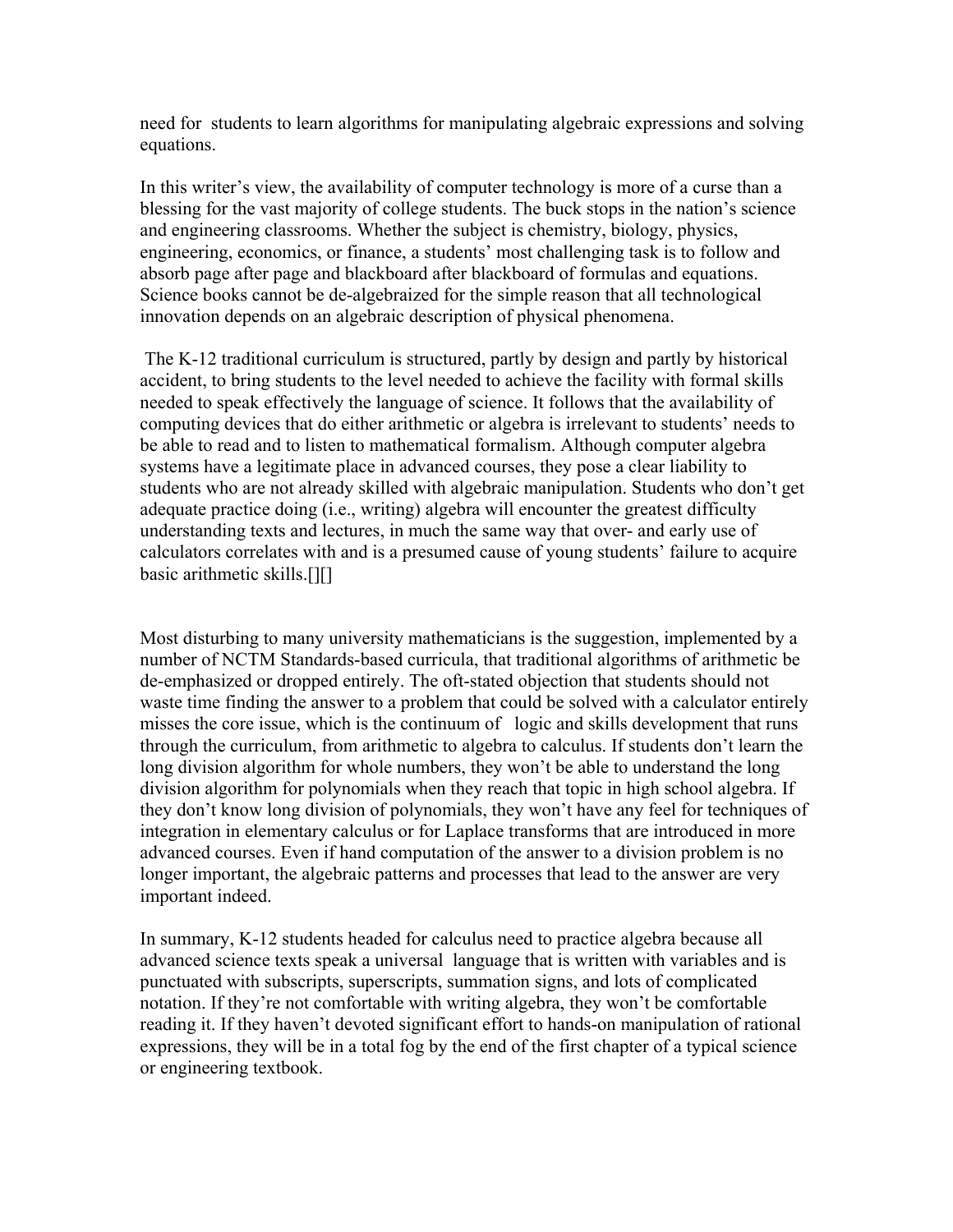Nothing stated in this essay should be taken to suggest that proficiency with the language of science is sufficient for success in science. Rather, such proficiency is simply an absolute necessity without which students cannot survive. While there is substantial room for improvement at all levels of the curriculum, there is no room whatsoever for a perspective that calculus students can make do without algebra, or even with less algebra than they currently encounter. Indeed, the accelerating mathematization of formerly descriptive sciences such as biology makes it all the more crucial for a growing cadre of students to acquire fluent algebra skills before they begin calculus.

### **Jelly beans and limits**

In "Reconstructing Mathematics Education," [] Fosnot and Schifter discuss at length the classroom experience of Ginny, a teacher who models division by distributing jelly beans among class members. Such a model is the sensible sort of initial learning experience that any capable educator or parent would provide when introducing this subject. From the perspective of the current paper, the critical challenge of early mathematics education is to follow up these initial experiences with a gradual and appropriate transition to symbolic representations. To do so, it is critical to address the details of that transition process. The authors purport to do so in the following passage. .

"This is not to say that all mathematical activity must retain an immediate relationship to the physical world. After enough experience distributing objects, the children in Ginny's class will be able to imagine sharing without having to enact it, and reflection on their actions will allow them to generalize from specific cases to more abstract notions of division, although reference to their jelly bean problem can be called up as needed."

The abstract notions that Fosnot and Schifter refer to are not at all clear. Indeed, the present writer the present has the greatest difficulty with their inspiring yet totally unsubstantiated conclusion:

"In just a few years, children's understanding of division of whole numbers will form the basis for constructing an understanding of division of fractions, and later still, for algebraic rational expressions, hyperbolic functions, or the limit of 1/x as x increases without limit."

It is important to examine the credibility of the multiple transitions suggested in this visionary sentence. The first clause is problematic, for the transition from whole numbers to fractions requires a delicate balance of concrete representation and abstract notation. It is critical for children to understand the core notion that unit fractions such as 1/5 represent the result of equal subdivision of a unit into pieces, but it is also essential for them to encounter and absorb, as early as possible, the purely algebraic statement that 3/5 is an abbreviation for 3 \* 1/5. To see why, it is useful to study a standard example of what is often attacked as blind rote: the rule for multiplying fractions.

If teacher training programs and student texts were true to the doctrine of multiple representation, they would observe that the rule for multiplying  $3/5 * 4/7$  is an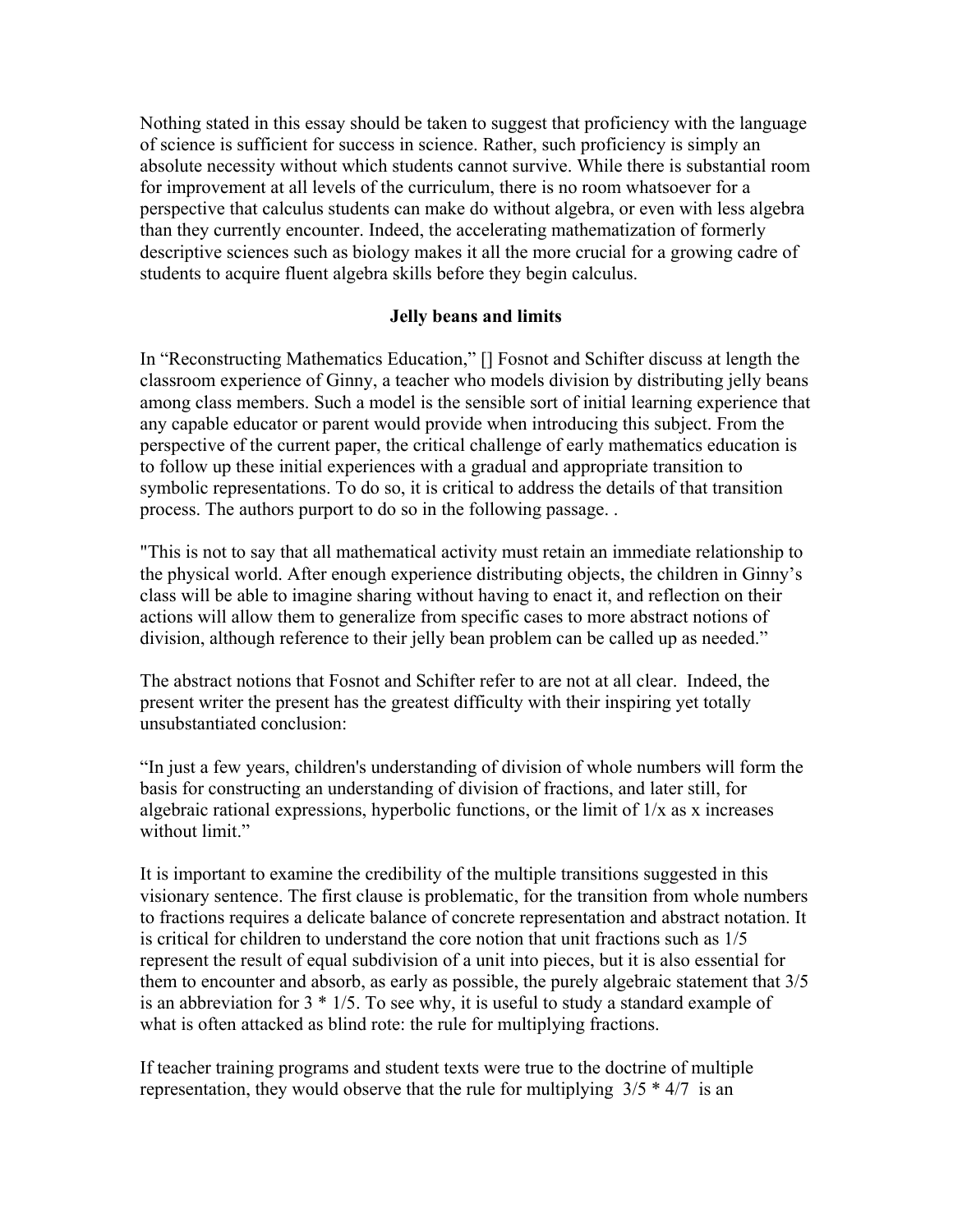immediate consequence of the notational conventional stated above. Indeed, that product is simply  $3 * 1/5 * 4 * 1/7$ , which equals  $3 * 4 * 1/5 * 1/7$ , and so the only remaining question is to devise a rule for determining the product  $1/5 * 1/7$ . By means of a simple observation about notation, the original product of general fractions has already been reduced to a much easier case, namely the product of unit fraction, easily determined by experience. In the present example, if a unit stick is equally subdivided into 7 pieces, and each piece is equally subdivided into 5 pieces, the resulting pieces are the result of equal subdivision of the unit stick into 5\*7 pieces, each of length  $1/(5*7)$ . Thus  $1/5 * 1/7 =$  $1/(5*7)$ . It follows immediately that the desired product is  $3*4*(1/(5*7))$ , which for the same reason as before is expressed in more compact fraction notation as 3\*4/(5\*7).

The argument just presented adheres to the principle of using multiple representations by combining a symbolic argument with one based on modeling the number line as a stick. The author would be grateful for a reference to this argument in existing curricula or methods books. On the contrary, mathematics educators have developed an uncritical adherence to a purely geometrical model: the cake model for multiplying fractions. From observations of teacher training sessions, this model is quite difficult to absorb, even for prospective K-6 teachers, for at least two reasons. First, the pictorial representation for multiplying general fractions is not consistent with that of multiplying proper fractions, in that the former produces a "product cake" that completely covers and therefore hides the original unit cake. Furthermore, the cake arguments unnecessarily implicates an area interpretation of fractions in a situation where a linear representation, as the length of a stick, is more than sufficient. Area is a simple and elegant concept if presented carefully<sup>2</sup> but leads to muddled thinking otherwise. Indeed, teachers in the observed training session failed to respond to the trainer's inquiry whether the fraction multiplication rule is based on counting or upon area.

While it is possible to entertain Fosnot and Schifter's suggestion that division of fractions can be modeled adequately by experience of sharing, the present author considers the remaining transitions, from fractions to rational expressions to the definition of limit, to be totally implausible. The transition from fractions to rational expressions is overwhelming, except in those few curricula that make an effort to give fourth or fifth graders a reasonable glimpse of algebraic notation. When a student first encounters a

# $x + 8$

 $\overline{a}$ 

rational expression such as  $x + 4$  he enters a new world of notation in which it is impossible and misleading to suggest that the new notation refers to an activity of sharing. On the contrary, it is assuredly counterproductive to describe this expression as standing for the distribution of  $x + 8$  jellybeans among  $x + 4$  children. The most probable consequence of such an exposition is that students will block out the variables and focus on the numerals. Precisely for this reason, it is critical to impress upon students that the

 $2^2$  Area is a function that assigns to every piece of paper in the world a numerical value. In particular, there is a reference paper, a square whose area is 1. The area function is defined operationally as follows. Take any piece of paper and cut it into two pieces. Then the area of the original is the sum of the areas of the pieces. Curricula should be evaluated according to whether they articulate this or an equivalent definition.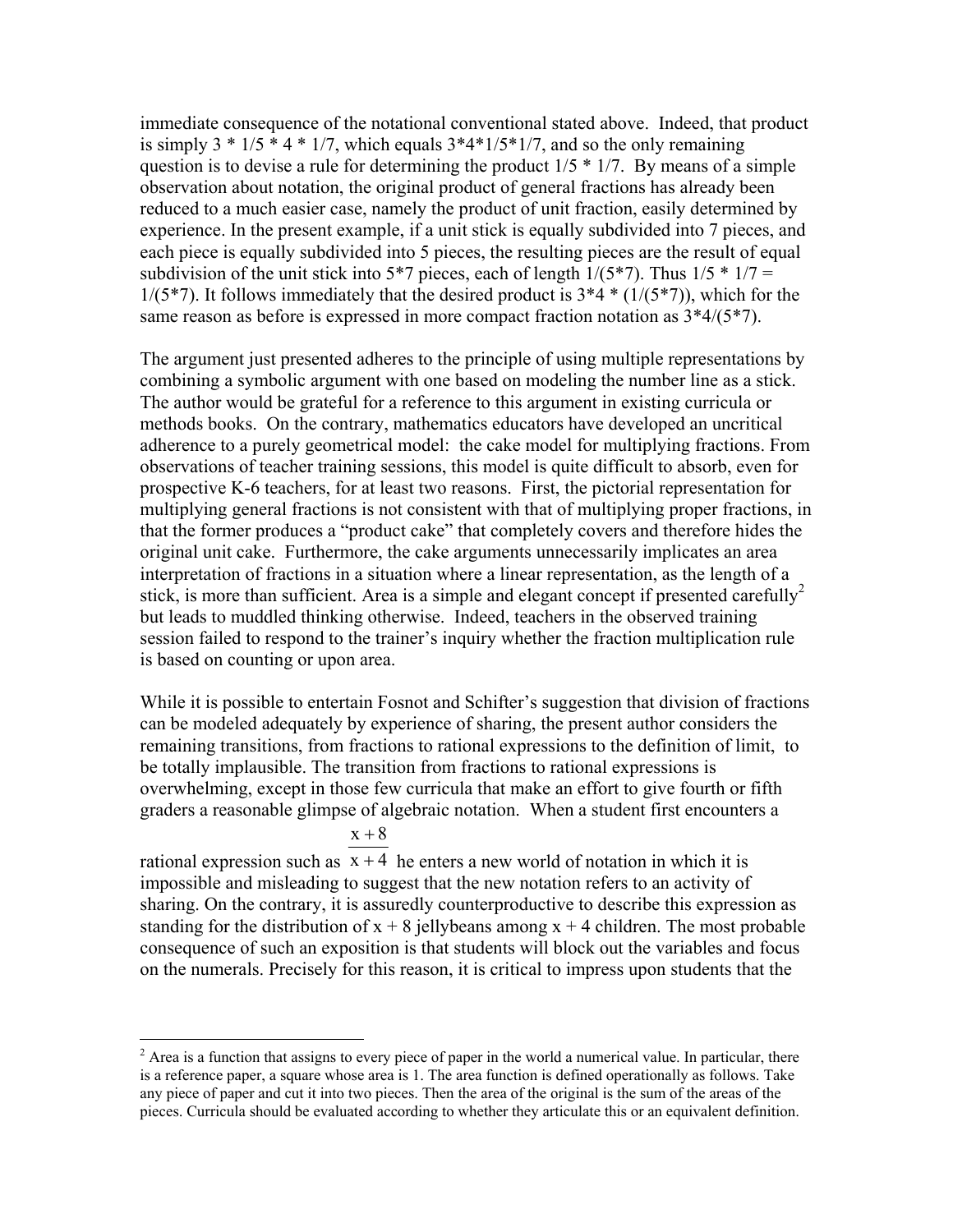$x + 8$ 

expression  $x + 4$  is NOT related to a situation in which 8 is divided by 4. Indeed, it may well be an attempt to identify this expression with a concrete model that leads

 $x + 2$ 

students to try rewriting the fraction as  $x + 1$ . Only a careful exposition of factoring algebraic expressions will empower students to cancel only when legal and necessary.

The final transition, first from rational expressions to an understanding of hyperbolic functions, and second to understanding the limit of  $1/x$  as x increases without limit, is nothing if not dramatic. The reference to hyperbolic functions is puzzling, for they occupy a minute corner of the calculus curriculum. It is the claim about understanding the definition of limit that demands close attention.

In recent years, most college mathematics instructors have encountered more and more students who are less and less well equipped to understand the rigorous definition of limit. Indeed, that definition has been banished from the standard first-semester calculus course at all but a handful of top-rated institutions, precisely because fewer and fewer students graduate high school with the algebraic skills needed for a rigorous formulation of that definition. The situation has degenerated to the point that a recent paper in JRME [] surveys student perceptions of the intuitive meaning of limits without eliciting a single response that correctly transcribes the precise definition of limit into everyday language. Instead, the best intuitive statement is:

The limit as x approaches 2 of  $f(x) = x *x$  is 4 because as x gets close to 2, then  $x *x$  gets close to 4,

Such a quasi-definition is a pale approximation to the truth that is dangerously imprecise and contains significant potential for misunderstanding, for it suggests that the interrelationship of the two phrases

- x gets close to 2
- $x^*x$  gets close to 4

is that an observer first contemplates the distance from x to 2 and afterward verifies that  $x^*x$  is close to 4. Precisely the opposite is the case: a hypothetical challenger offers an arbitrarily stringent criterion for x\*x being close to 4, and the respondent must respond with a notion of x being close to 2 that ensures fulfillment of the challenger's demand. This correct formulation, to be tested and understood, must be translated to symbols to clarify methods for responding to the challenger's demands.

Unfortunately, an increasing portion of calculus instructors, confronted by students who immediately collapse into symbol shock when they see the variables  $\epsilon$  and  $\delta$  that are traditionally employed to represent the two distances in the definition of limit, are forced to revert to the mathematically imprecise quasi-definition. The only way to help students avoid paralysis is to provide them with a rich experience of symbol manipulation before they get to college. To the extent that reform curricula reduce the emphasis on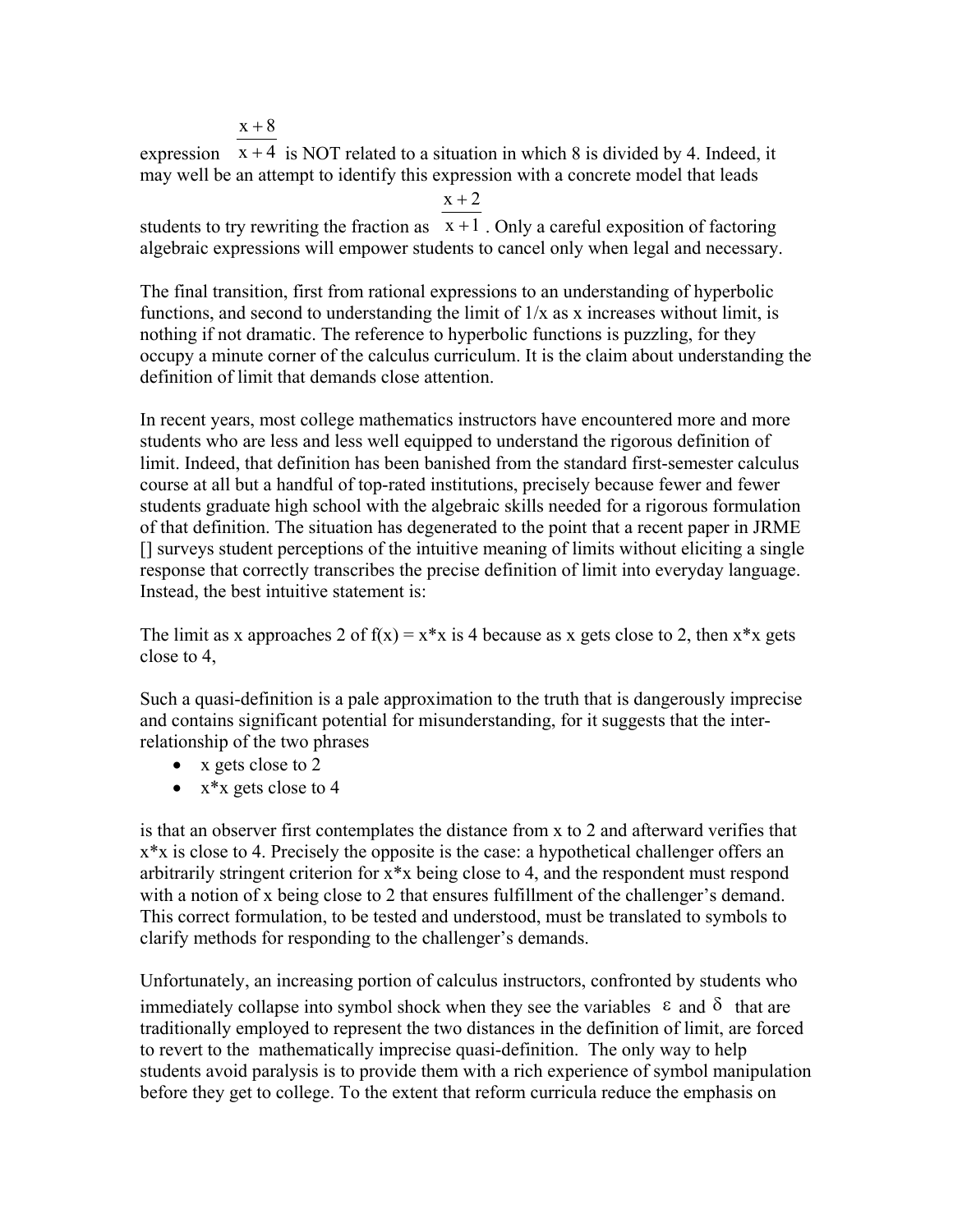algebra and notation, they will enlarge rather than reduce the cohort of students who are properly prepared for calculus. It is the responsibility of curriculum developers to provide a clear map for the transition from jellybeans to symbols.

### **What is to be done?**

Given the increasing need for many more high school graduates to be completely fluent with algebra, how might one improve the algebra instruction that is currently achieving the desired impact on all too few students in American high schools? A feasible solution has been formulated properly by mathematics educators but to date has been interpreted far too narrowly: understanding is a critical component of mathematics education. The kind of understanding that students need to be expert in algebra is not obtained by reference to models. What is lacking is a coherent overview of algebra rather than the current practice of presenting algebra as a disjointed collection of techniques.

 The suggestion to be proposed can best be understookd by working though a short algebra quiz. The reader is assured that the result will not become part of his final grade.

 Every student who walks into calculus class should be able to solve all of the following equations in five minutes.

 $f)x^2 + 4x = 6$ e)  $x^2 + 4x = 5$ d)  $x^3 = x$ c)  $x^2 = x$ b)  $3x + 5 = 0$ a)  $3x = 5$ 

In fact, relatively few students complete this quiz without falling into one or more of a number of systematic errors.

a) is easy: divide both sides by 3 to get  $x = 5/3$ .

b) is drummed into students so often that they tend to get it correct as well, by subtracting 5 from both sides and then dividing by 3.

c) trips up quite a few students. By analogy with a), students divide both sides by x and conclude that  $x = 1$ . That's clearly wrong, since x could also be 0. Any approach to polynomial solving must constrain students to avoid this error. The error arises because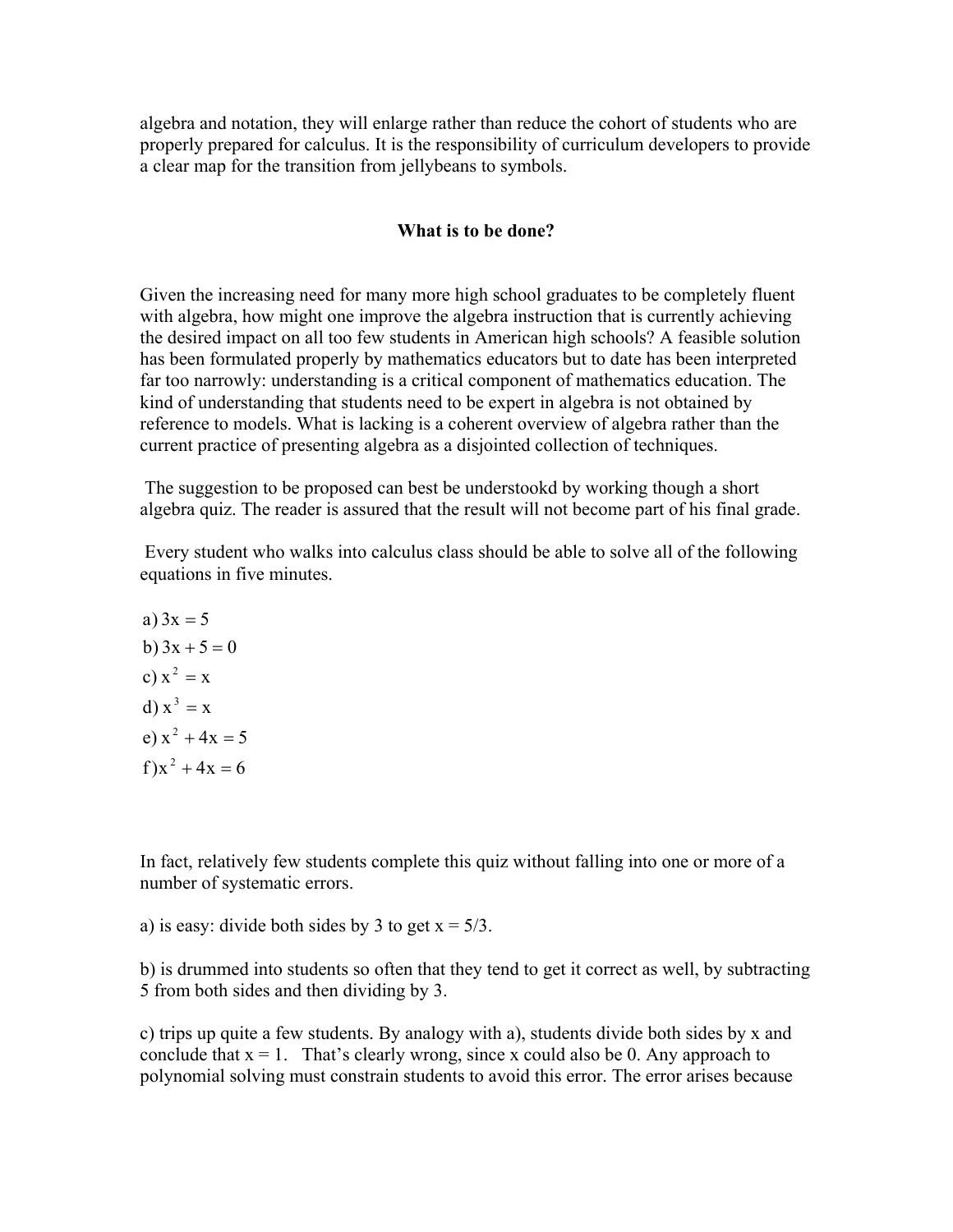fractions whose denominators are 0 are meaningless, undefined, or illegal, depending on mathematical context as well as linguistic taste.

d) is even worse. Again, students divide by x and miss the solution  $x = 0$ . Furthermore, the resulting equation,  $x^2 = 1$ , tricks unwary students into writing the solution as  $x = 1$ , whereas of course  $x = -1$  is also a solution. Very few students find all three roots.

e) Students sometimes factor the left side to obtain  $x(x+4) = 5$ . This information is useless. Nevertheless, it is common to see such students proceed further by writing  $x = 5$  and  $x + 4 = 5$ , or perhaps  $x = 5$  and  $x + 4 = 1$ . These students know that factoring helps solve a quadratic equation. Unfortunately, the only equations that are ready to solve by factoring are equations in which one side is zero. The student who makes this mistake is indeed showing a lack of understanding, for he is generalizing the crucial principle:

If a product is zero, one of the factors is zero

to an incorrect but linguistically analogous statement about nonzero products. A correct solution is

e) 
$$
x^2 + 4x = 5
$$
  
\n $x^2 + 4x - 5 = 0$   
\n $(x + 5)(x - 1) = 0$   
\n $x + 5 = 0$  or  $x - 1 = 0$   
\n $x = -5$  or  $x = 1$ 

In f), even students who correctly transform the problem to  $x^2 + 4x - 6 = 0$  tend to get stuck because they try too hard to factor this expression. They have not learned students that solving a quadratic equation involves a decision process, the conclusion of which is to use the quadratic formula rather than try to factor.

Some students have an intuitive affinity for symbolic notation and solve the listed problems automatically, even with a minimum of formal instruction. The majority of students do not fall into this category. This group needs the careful attention of curriculum developers and mathematics educators.

In New York State, a first step would be to reconnect those parts of the algebra curriculum that have been torn asunder by Sequential Mathematics and its successor Maths A and B. The second and more important step would be to adopt a new perspective on what is needed to "understand" symbolic mathematics. To do so, students should be encouraged to demonstrate their understanding of algebra by writing exercises or classroom discussions in which they formulate explicitly both the definitions of algebraic concepts and a critical repertoire of decision processes. Furthermore, as soon as they learn about a topic, they should be required to write about common pitfalls and to